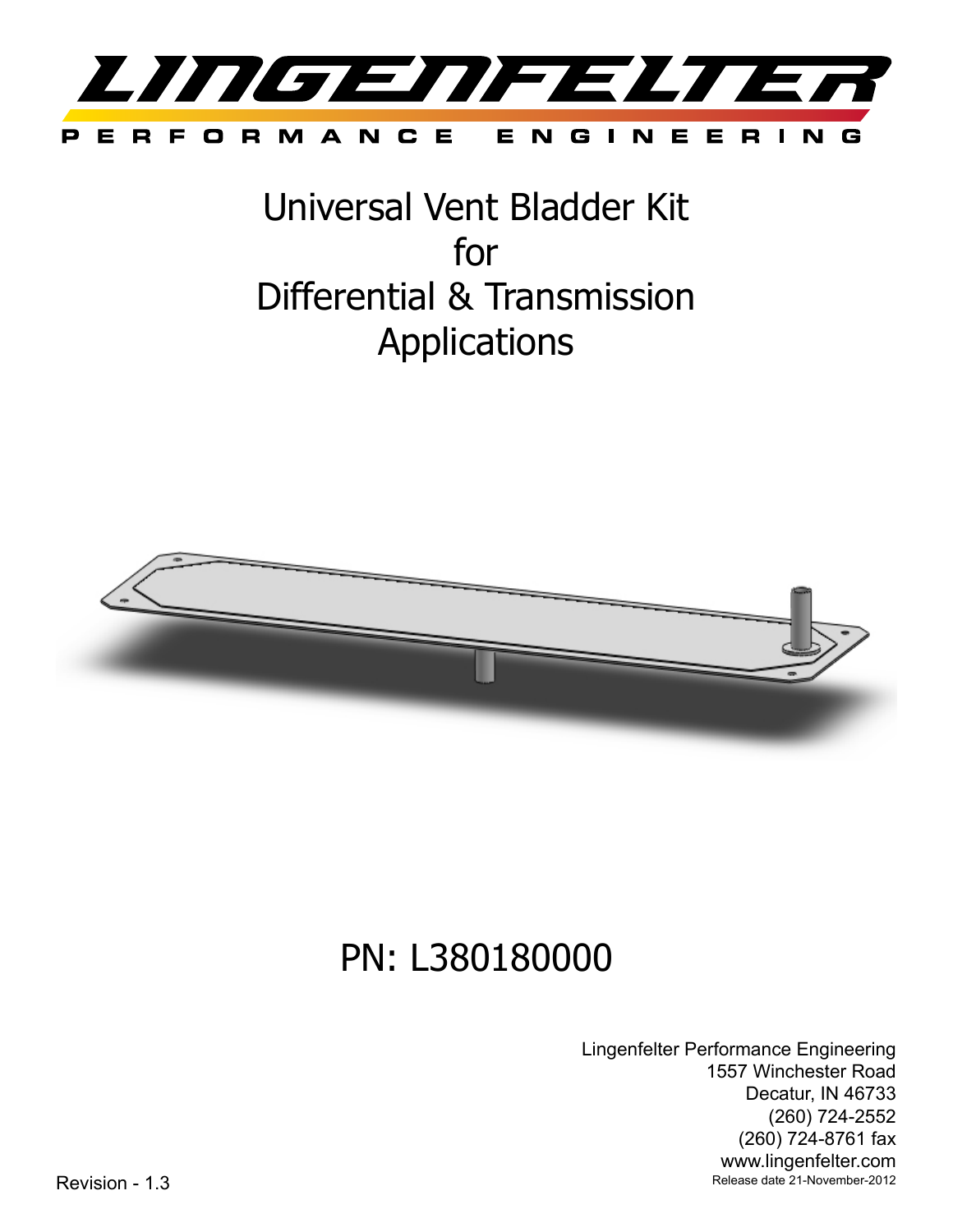# **Parts List Universal Differential Vent Bladder Kit (PN: L380180000)**

#### **# Description Part Number** 1 Differential vent bladder, rev. 2 XX04556-0010 1 1/4 to 1/2 hose joiner, stainless and the state of the state www. WWG4HFL2 4 High-Pressure Rubber Hose, Buna-N, 1/4" ID X 1/2" OD, 300 PSI, per foot 5283K31<br>1 17.0 mm Oetiker clamp 17.0 mm Oetiker clamp 52545K55 2 13.3 mm Oetiker clamp 12 13.3 mm Oetiker clamp 1 Instructions N/A

#### **Optional Items**

| WWG4HFL2 |
|----------|
|          |
| 5670K15  |
| 9833K22  |
| 5283K31  |
| 5283K13  |
| 52545K51 |
| 52545K55 |
|          |

## **Tools & Materials Required**

- Hose cutter
- Oetiker clamp pliers (or equivalent)
- **Scissors**

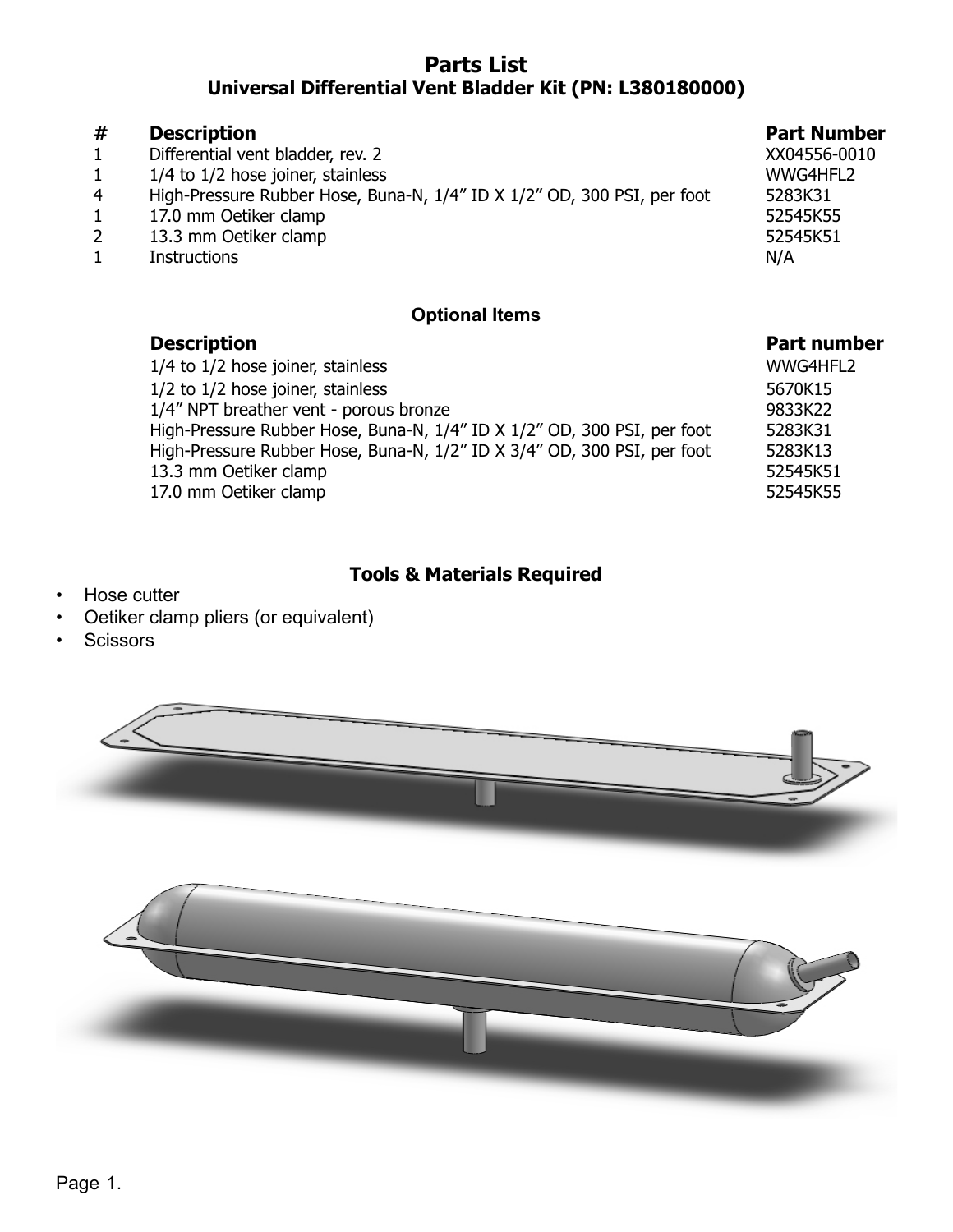Thank you for purchasing the Lingenfelter Performance Engineering (LPE) Universal Vent Bladder Kit. Some vehicles, under higher load or higher speed use, may have issues with fluid leaks from the differential and/or transmission vent. This bladder kit has been designed as a solution to those problems. The LPE Universal Vent Bladder Kit is also the perfect solution for vehicles that are required to have a closed differential system by their sanctioning body. This product can also be used to provide a closed vent system for vehicles that may have drivetrain components, such as differentials and transmissions, that may become submerged in water.

The universal bladder is designed to expand to 2.25 liters, enough to account for the thermal expansion in most light or medium duty differentials, including the AAM 241mm (9.5") differential. These instructions include a broad explanation on how to install the kit, as well as a specific example (2010-2013 Camaro) that shows how the bladder may be oriented on the vehicle.

#### **Read the entire instruction manual before beginning installation. Many of the stock parts will be used in reassembly.**

**For some applications, different fittings and tube sizes may be required. Make sure to check the size of any applicable fittings, such as the differential hose fitting, to determine the correct fittings and hose sizes before beginning installation.**

**The following instructions assume that all necessary underbody components have been removed to allow for adaquate clearance.**





# **Generic installation instructions for the LPE Vent Bladder Kit:**

1. The LPE differential bladder was designed to allow for both vertical and horizontal orientation in the vehicle. If the bladder will sit horizontally in your application, cut the tip off of the center breather (blue arrow). If the bladder will sit vertically in your application, cut the tip off of the end breather (red arrow). In both orientations, the breather that has been cut off must be the lowest point so that the bladder's contents can drain back into the differential.

2. In some cases, it may be desirable to run a vent hose from the bladder to a higher point on the vehicle. If this is required for your application, simply cut the tip off of the breather to connect to the differential and connect a hose to the breather. On the other end of the hose attach a breather fitting.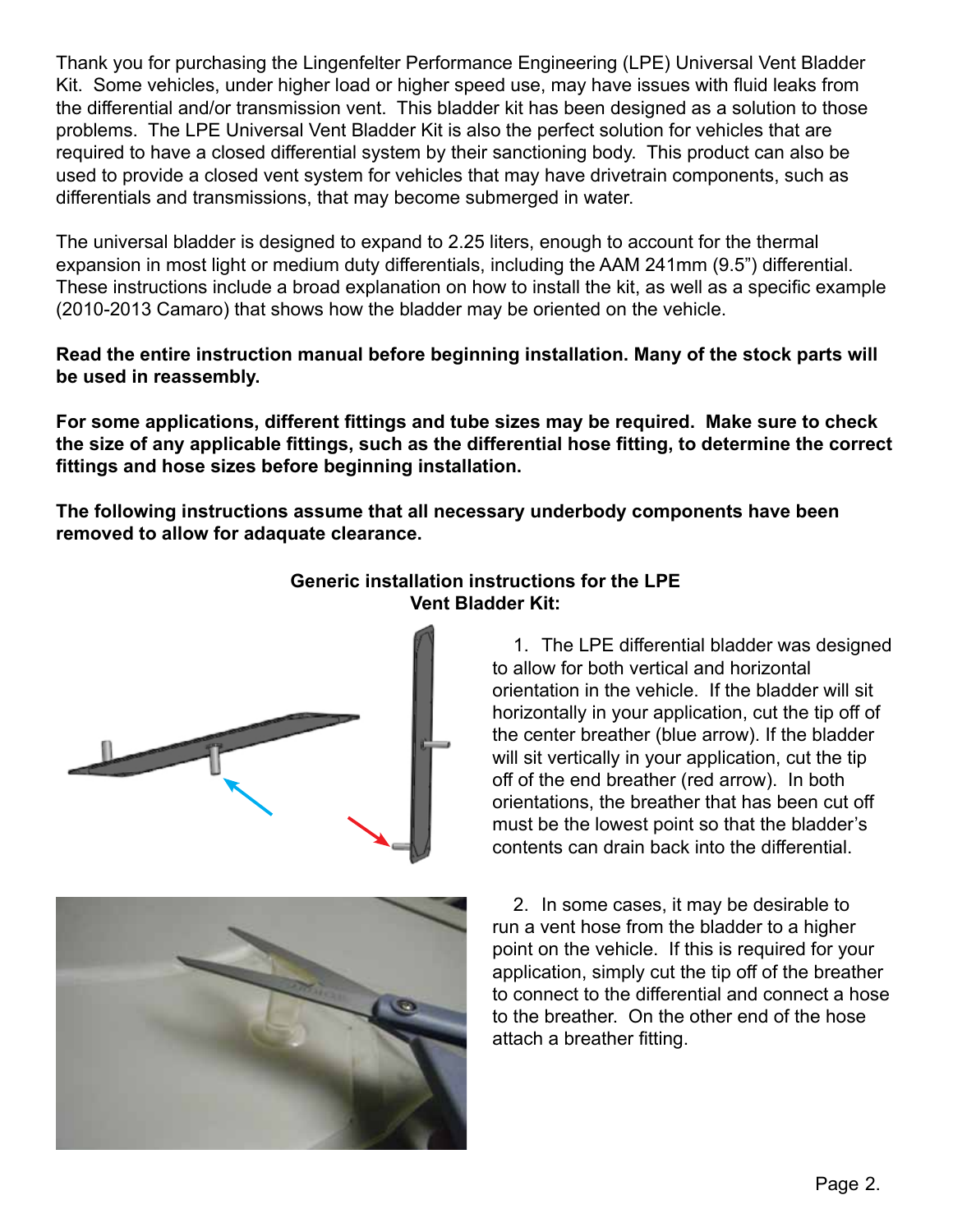

3. Select a location for the bladder on the vehicle that will allow the fluid to be gravity-fed back into the differential or transmission. Mount the bladder (PN: XX04556-0010) to the vehicle where desired.





5. After test fitting the rubber hose (PN: 5283K31) from the bladder to where it will connect to the differential, cut the hose to length.



6. Using the two (2) 13.3mm Oetiker clamps (PN:52545K51) and the correct length of hose, connect the hose to the hose joiner and the differential.

Page 3.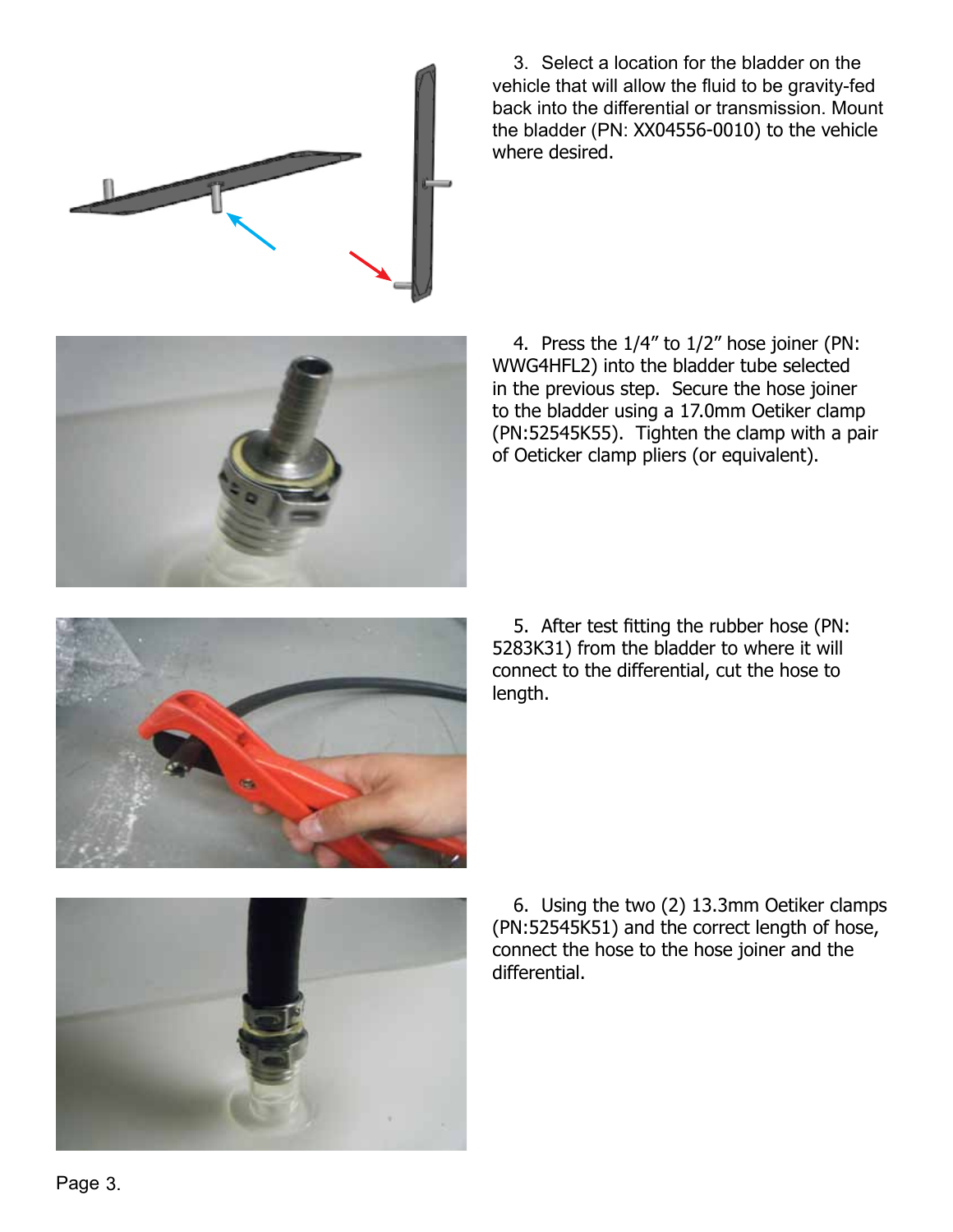

**OPTIONAL STEP:** If installing the breather fitting, run a second hose from the bladder to a higher point on the vehicle so that the fluid drains back down to the bladder. Attach the breather fitting to the hose and use an Oetiker clamp to secure them together.

**WARNING:** Be sure to protect the bladder from exposure to hot exhaust components. If needed, install a heat shield between the exhaust and the bladder.

**Installation of the LPE Universal Vent Bladder Kit is now complete.**

## **Installation of the LPE Vent Bladder Kit on the 2010-2013 Camaro**



1. Using a floor jack to support the weight of the subframe, remove the four (4) rear subframe bolts. Slowly lower the subframe. Lowering the rear subframe will provide adaquate clearance for installation.



2. Place the bladder (PN: XX04556-0010) into the undercarriage of the vehicle. For 5th generation Camaros, LPE generally recommends placing the bladder in the vehicle's frame, just above the differential. Make sure that the bladder's cut breather tube is portruding downward from the frame, as shown in the adjacent picture.